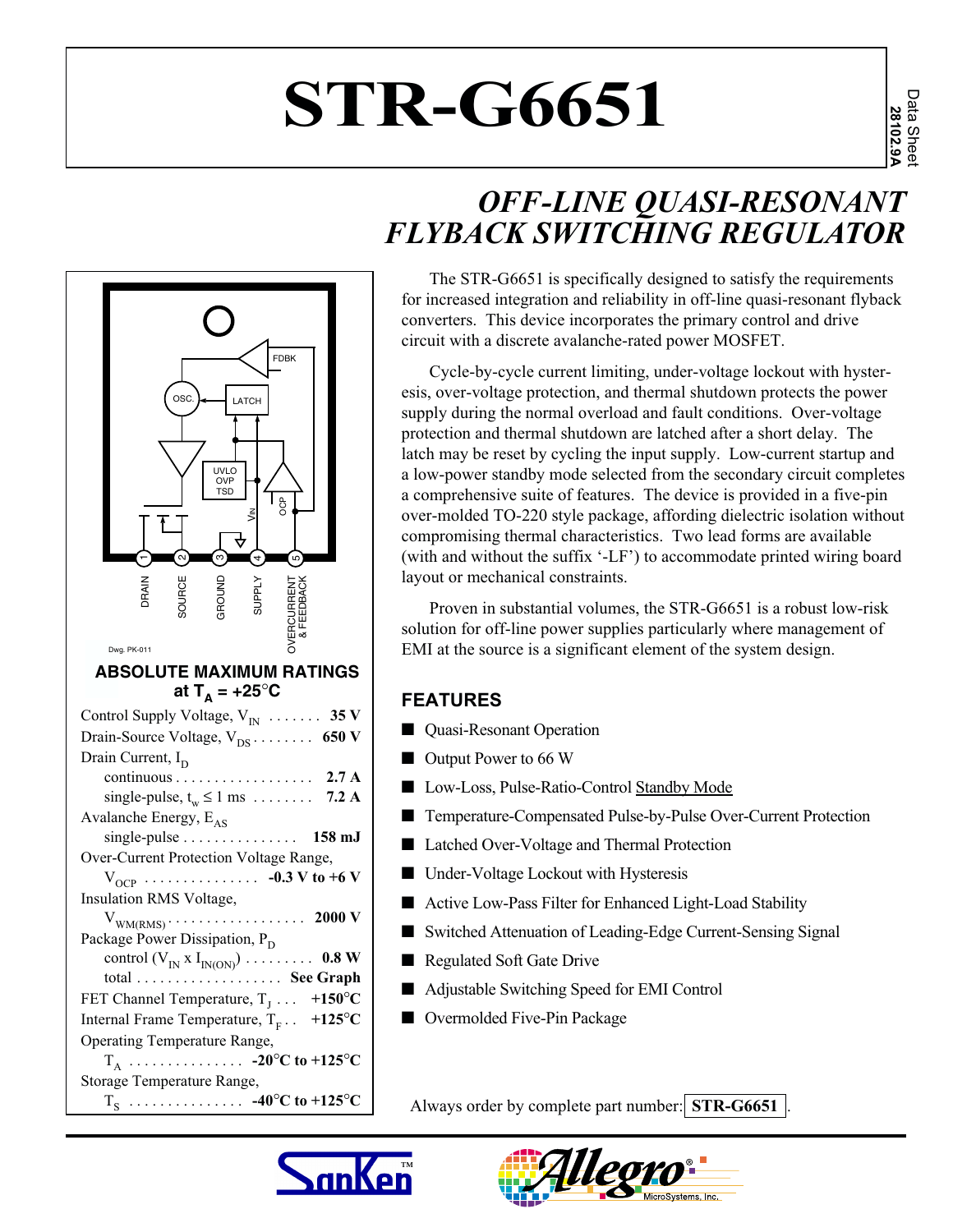

#### **FUNCTIONAL BLOCK DIAGRAM**

#### **ALLOWABLE PACKAGE POWER DISSIPATION MAXIMUM SAFE OPERATING AREA**







115 Northeast Cutoff, Box 15036 Worcester, Massachusetts 01615-0036 (508) 853-5000 Copyright © 1999, 2000 Allegro MicroSystems, Inc.

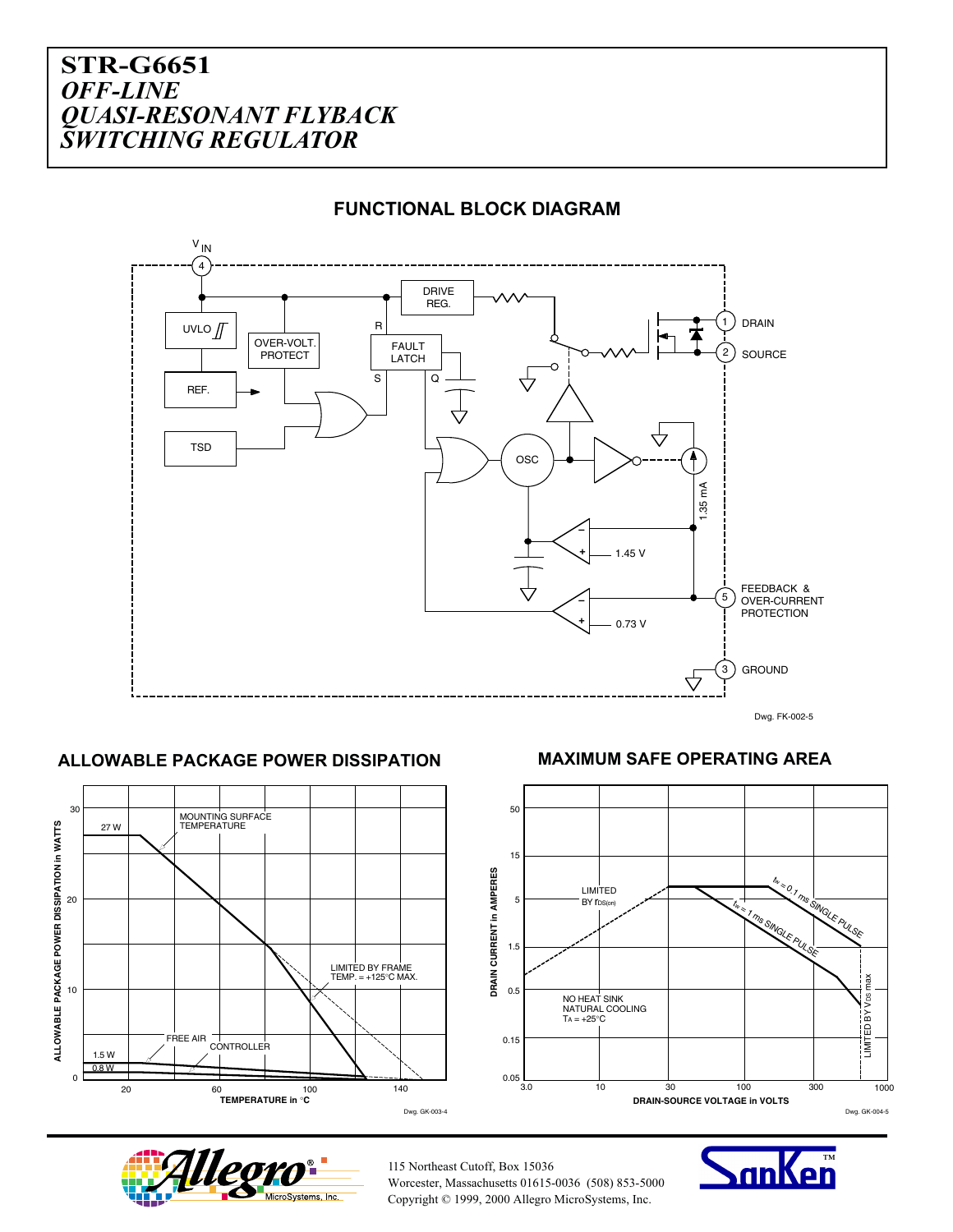#### ELECTRICAL CHARACTERISTICS at  $T_A = +25^\circ C$ ,  $V_{IN} = 18$  V,  $V_{DD} = 10$  V,  $V_s = 0$ , voltage mea**surements are referenced to ground terminal (unless otherwise specified).**

|                                                                      |                             | <b>Limits</b>                                                          |                          |                          |                          |               |
|----------------------------------------------------------------------|-----------------------------|------------------------------------------------------------------------|--------------------------|--------------------------|--------------------------|---------------|
| <b>Characteristic</b>                                                | <b>Symbol</b>               | <b>Test Conditions</b>                                                 | Min.                     | Typ.                     | Max.                     | <b>Units</b>  |
| On-State Voltage                                                     | $V_{INT}$                   | Turn-on, increasing $V_{IN}$                                           | 14.4                     | 16                       | 17.6                     | V             |
| Under-Voltage Lockout                                                | $V_{\text{INQ}}$            | Turn-off, decreasing $V_{IN}$                                          | 9.0                      | 10                       | 11                       | V             |
| Over-Voltage Threshold                                               | $V_{\text{OVP}(\text{th})}$ | Turn-off, increasing $V_{IN}$                                          | 20.5                     | 22.5                     | 24.5                     | V             |
| Drain-Source Breakdown Voltage                                       | $V_{(BR)DSS}$               | $I_D = 300 \mu A$                                                      | 650                      |                          |                          | $\vee$        |
| Drain Leakage Current                                                | $I_{DSS}$                   | $V_{DS} = 650 V$                                                       |                          |                          | 300                      | $\mu$ A       |
| <b>On-State Resistance</b>                                           | $r_{DS(on)}$                | $V_s$ = 10 V, I <sub>D</sub> = 0.9 A, T <sub>J</sub> = +25 °C          | $\equiv$                 | -                        | 3.95                     | Ω             |
| Maximum OFF Time                                                     | $t_{\text{off}}$            | Drain waveform high                                                    | 45                       | $\overline{\phantom{0}}$ | 55                       | $\mu s$       |
| Minimum Pulse Duration for Input of<br><b>Quasi-Resonant Signals</b> | $t_{w(th)}$                 | Drain waveform high <sup>1</sup>                                       |                          |                          | 1.0                      | $\mu s$       |
| Minimum OFF Time                                                     | $t_{\rm off}$               | Drain waveform high <sup>1</sup>                                       | -                        | -                        | 1.5                      | $\mu s$       |
| Feedback Threshold Voltage                                           | $V_{FDBK}$                  | Drain waveform low to high <sup>1</sup>                                | 0.68                     | 0.73                     | 0.78                     | V             |
|                                                                      |                             | Oscillation synchronized <sup>2</sup>                                  | 1.3                      | 1.45                     | 1.6                      | V             |
| <b>Over-Current Protection/Feedback</b><br><b>Sink Current</b>       | I <sub>OCP/FB</sub>         | $V_{OCP/FB}$ = 1.0 V                                                   | 1.2                      | 1.35                     | 1.5                      | mA            |
| <b>Latch Holding Current</b>                                         | $I_{IN(OVP)}$               | $V_{\text{IN}}$ reduced from 24.5 V to 8.5 V                           | $=$                      |                          | 400                      | mA            |
| Latch Release Voltage                                                | $\mathsf{V}_{\mathsf{IN}}$  | $I_{IN} \le 20 \mu A$ , $V_{IN}$ reduced from 24.5 V                   | 6.6                      | $\overline{\phantom{0}}$ | 8.4                      | $\vee$        |
| <b>Switching Time</b>                                                | $t_f$                       | $V_{DD}$ = 200 V, I <sub>D</sub> = 0.9 A                               | $\overline{\phantom{0}}$ |                          | 250                      | ns            |
| <b>Supply Current</b>                                                | $I_{IN(ON)}$                | Operating $3$                                                          | $\overline{\phantom{0}}$ | $\overline{\phantom{0}}$ | 30                       | mA            |
|                                                                      | $I_{IN(OFF)}$               | Increasing $V_{\text{IN}}$ prior to oscillation                        | $\equiv$                 | -                        | 100                      | μA            |
| Insulation RMS Voltage                                               | $V_{WM(RMS)}$               | All terminals simultaneous refer-<br>ence metal plate against backside | 2000                     |                          |                          | V             |
| <b>Thermal Shutdown</b>                                              | $\mathsf{T}_\mathsf{J}$     |                                                                        | 140                      | —                        | $\overline{\phantom{0}}$ | $\circ$ C     |
| <b>Thermal Resistance</b>                                            | $R_{\theta JM}$             | Output junction-to-mounting frame                                      |                          |                          | 1.63                     | $\degree$ C/W |

Notes: Typical Data is for design information only.

1. Feedback is square wave,  $V_{IM} = 2.2 V$ ,  $t_h = 1 \mu s$ ,  $t_l = 35 \mu s$ 

2. For quasi-resonant operation, the input signal must be longer than  $t_{w(th)}$  and greater than  $V_{FDBK}$ 

3. Feedback is square wave,  $V_{IM} = 2.2 V$ ,  $t_h = 4 \mu s$ ,  $t_l = 1 \mu s$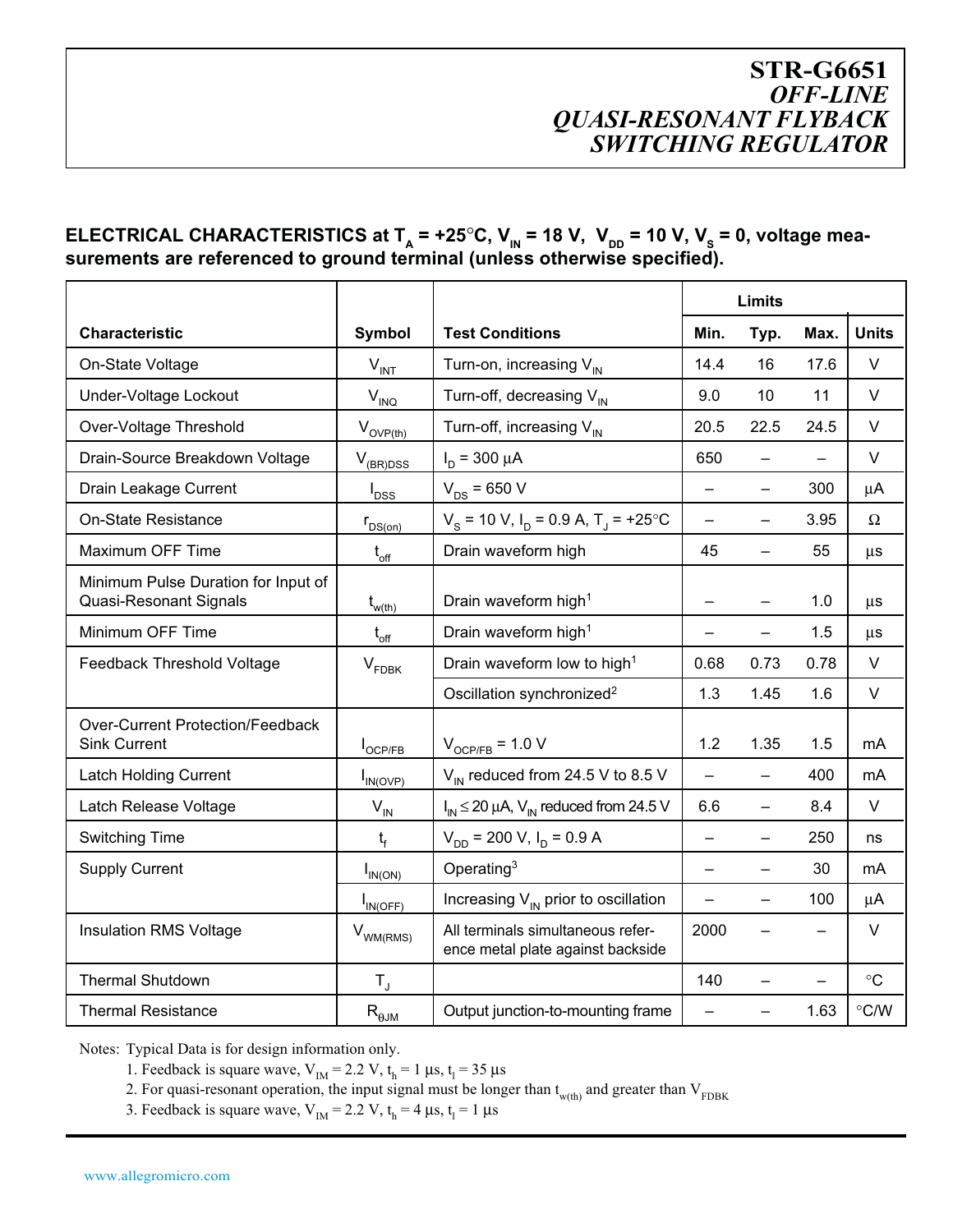**ALLOWABLE AVALANCHE ENERGY**



#### **STR-G6600 Series**

|                        | <b>Drain-Source</b><br><b>Output Breakdown Voltage</b><br>at $I_n = 300 \mu A$ | <b>Drain-Source</b><br><b>ON Resistance</b><br>at $I_n = 0.9 A$ |                     |  |  |  |  |
|------------------------|--------------------------------------------------------------------------------|-----------------------------------------------------------------|---------------------|--|--|--|--|
| <b>Part Number</b>     | V <sub>(BR)DS</sub> , Minimum                                                  | $r_{\text{DS}(on)}$ , Maximum                                   | <b>Output Power</b> |  |  |  |  |
| For 100/120 V AC Input |                                                                                |                                                                 |                     |  |  |  |  |
| <b>STR-G6622</b>       | 450 V                                                                          | 2.18 $\Omega$                                                   | 44 W $-60$ W        |  |  |  |  |
| <b>STR-G6624</b>       | 450 V                                                                          | $0.92 \Omega$                                                   | $98 W - 130 W$      |  |  |  |  |
| For 110/120 V AC Input |                                                                                |                                                                 |                     |  |  |  |  |
| <b>STR-G6632</b>       | 500 V                                                                          | $2.62 \Omega$                                                   | $36 W - 50 W$       |  |  |  |  |
| For 200/220 V AC Input |                                                                                |                                                                 |                     |  |  |  |  |
| <b>STR-G6651</b>       | 650 V                                                                          | $3.95 \Omega$                                                   | 66 W                |  |  |  |  |
| <b>STR-G6652</b>       | 650 V                                                                          | $2.80 \Omega$                                                   | 86 W                |  |  |  |  |
| <b>STR-G6653</b>       | 650 V                                                                          | 1.95 $\Omega$                                                   | 120 W               |  |  |  |  |



115 Northeast Cutoff, Box 15036 Worcester, Massachusetts 01615-0036 (508) 853-5000

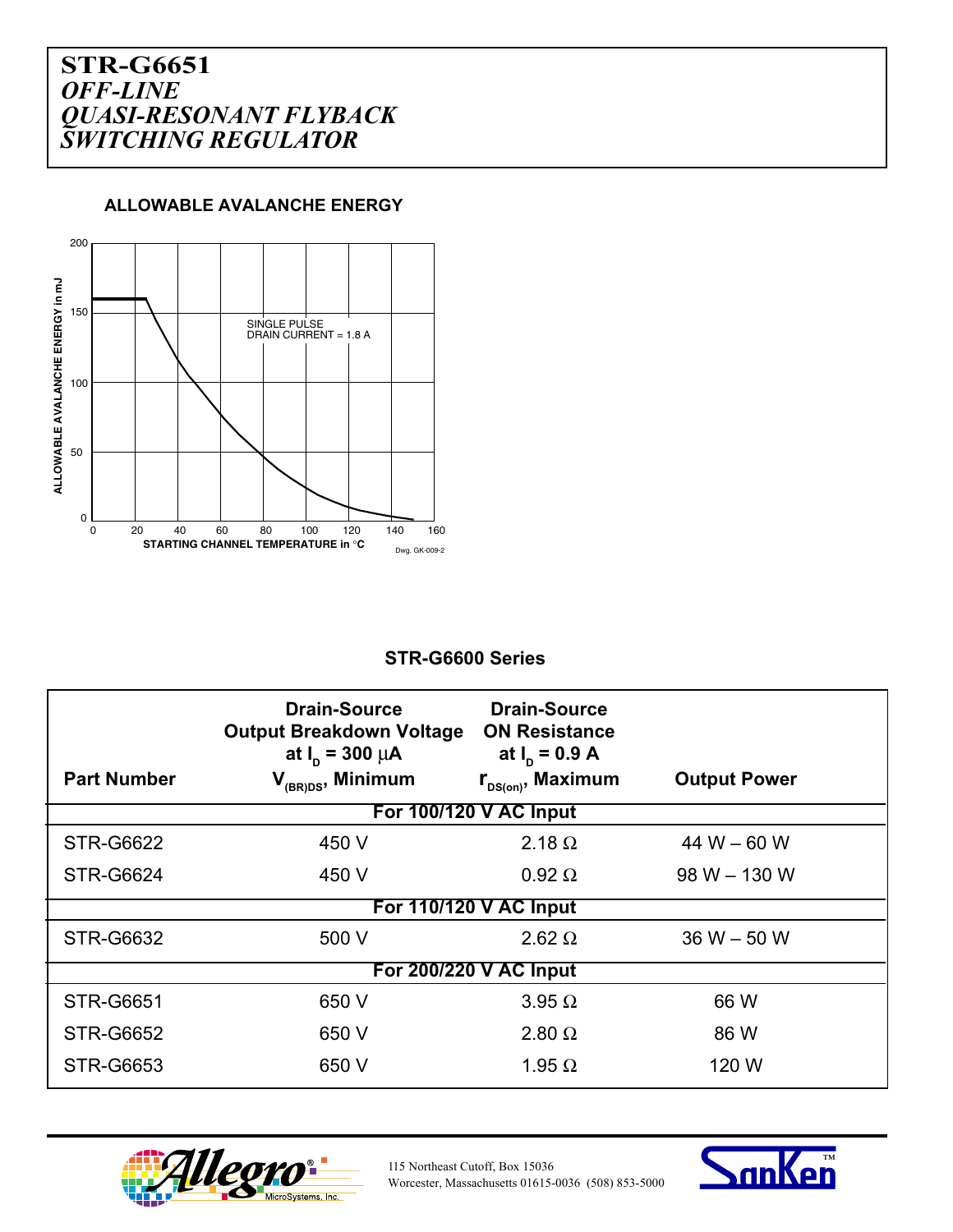#### **TYPICAL QUASI-RESONANT FLYBACK CONVERSION USING STR-G6651**



**WARNING:** lethal potentials are present. See text.

Dwg. EK-003-4A

WARNING — These devices are designed to be operated at lethal voltages and energy levels. Circuit designs that embody these components must conform with applicable safety requirements. Precautions must be taken to prevent accidental contact with power-line potentials. Do not connect grounded test equipment.

The use of an isolation transformer is recommended during circuit development and breadboarding.

Recommended mounting hardware torque:

4.34 - 5.79 lbf•ft (6 – 8 kg•cm or  $0.588 - 0.784$  Nm).

Recommended silicone grease:

Dow Corning SC102, Toshiba YG6260, Shin-Etsu G746., or equivalent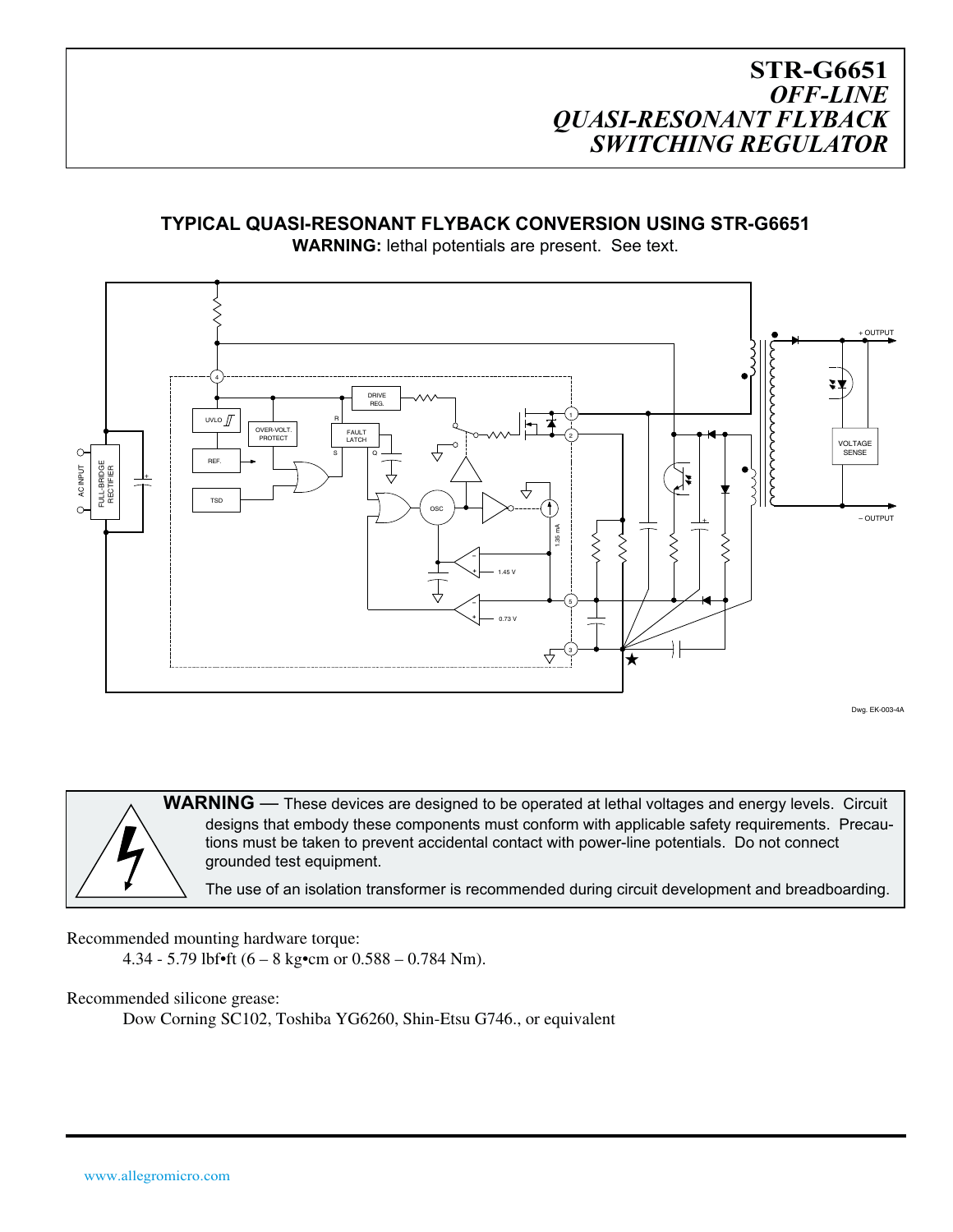



115 Northeast Cutoff, Box 15036 Worcester, Massachusetts 01615-0036 (508) 853-5000

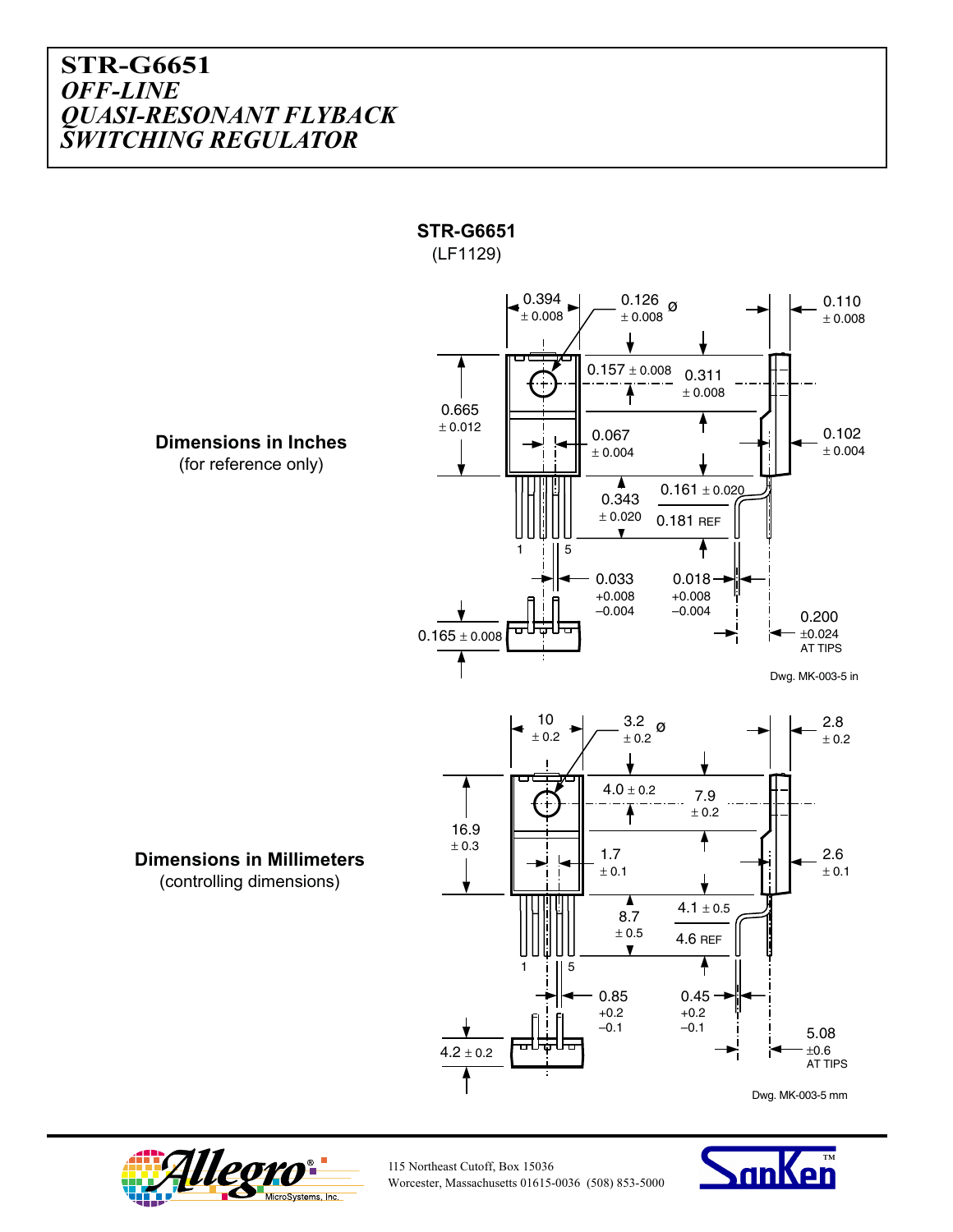